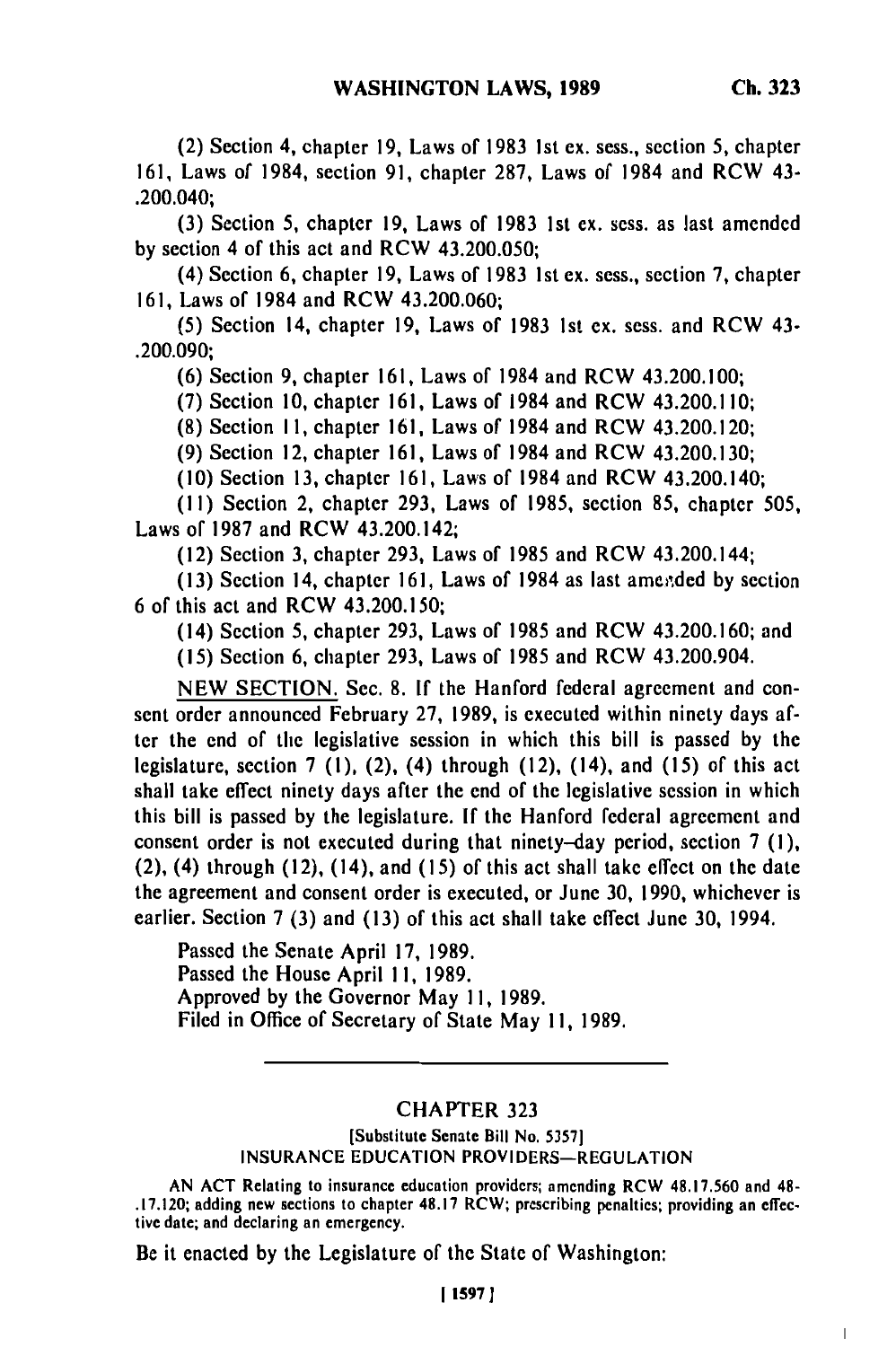**NEW SECTION.** Sec. **1.** A new section is added to chapter **48.17** RCW to read as follows:

It is unlawful for any unauthorized person to remove, reproduce, duplicate, or distribute in any form, any question(s) used **by** the state of Washington to determine the qualifications and competence of insurance agents, brokers, solicitors, or adjusters required by Title 48 RCW to be licensed. This section shall not prohibit an insurance education provider from creating and using sample test questions in courses approved pursuant to RCW 48.17.150.

Any person violating this section shall be subject to penalties as provided by RCW 48.01.080 and 48.17.560.

**NEW** SECTION. Sec. 2. A new section is added to chapter **48.17** RCW to read as follows:

"Insurance education provider" means any insurer, health care service contractor, health maintenance organization, professional association, educational institution created **by** Washington statutes, or vocational school licensed under Title 28C RCW or independent contractor to which the commissioner has granted authority to conduct and certify completion of a course satisfying the insurance education requirements of RCW 48.17.150.

Sec. **3.** Section **.17.56,** chapter **79,** Laws of 1947 as last amended by section **8,** chapter **266,** Laws of **1975 1st** ex. sess. and RCW 48.17.560 are each amended to read as follows:

After hearing or upon stipulation **by** the licensee or insurance education provider, and in addition to or in lieu of the suspension, revocation, or refusal to renew any such license or insurance education provider approval, the commissioner may levy a fine upon the licensee or insurance education provider. (1) For each offense  $((\text{in}))$  the fine shall be an amount  $((\text{not-less})$ **than fifty dollars and))** not more than ((five hundred dollars, but in no case **more than a total of)** one thousand dollars. (2) The order levying such fine shall specify ((the period within which)) that the fine shall be fully paid( $($ ; and which period shall be)) not less than fifteen nor more than thirty days from the date of the order. **(3)** Upon failure to pay any such fine when due, the commissioner shall revoke the licenses of the licensee or the approval(s) of the insurance education provider, if not already revoked $((, \text{ and})).$  The fine shall be recovered in a civil action brought  $((\text{in}))$  on behalf of the commissioner **by** the attorney general. Any fine so collected shall be paid **by** the commissioner to the state treasurer for the account of the general fund.

**NEW SECTION.** Sec. 4. **A** new section is added to chapter **48.17** RCW to read as follows:

**If** an investigation of any provider culminates in a finding **by** the commissioner or **by** any court of competent jurisdiction, that the provider has failed to comply with or has violated any statute or regulation pertaining to

**Ch. 323**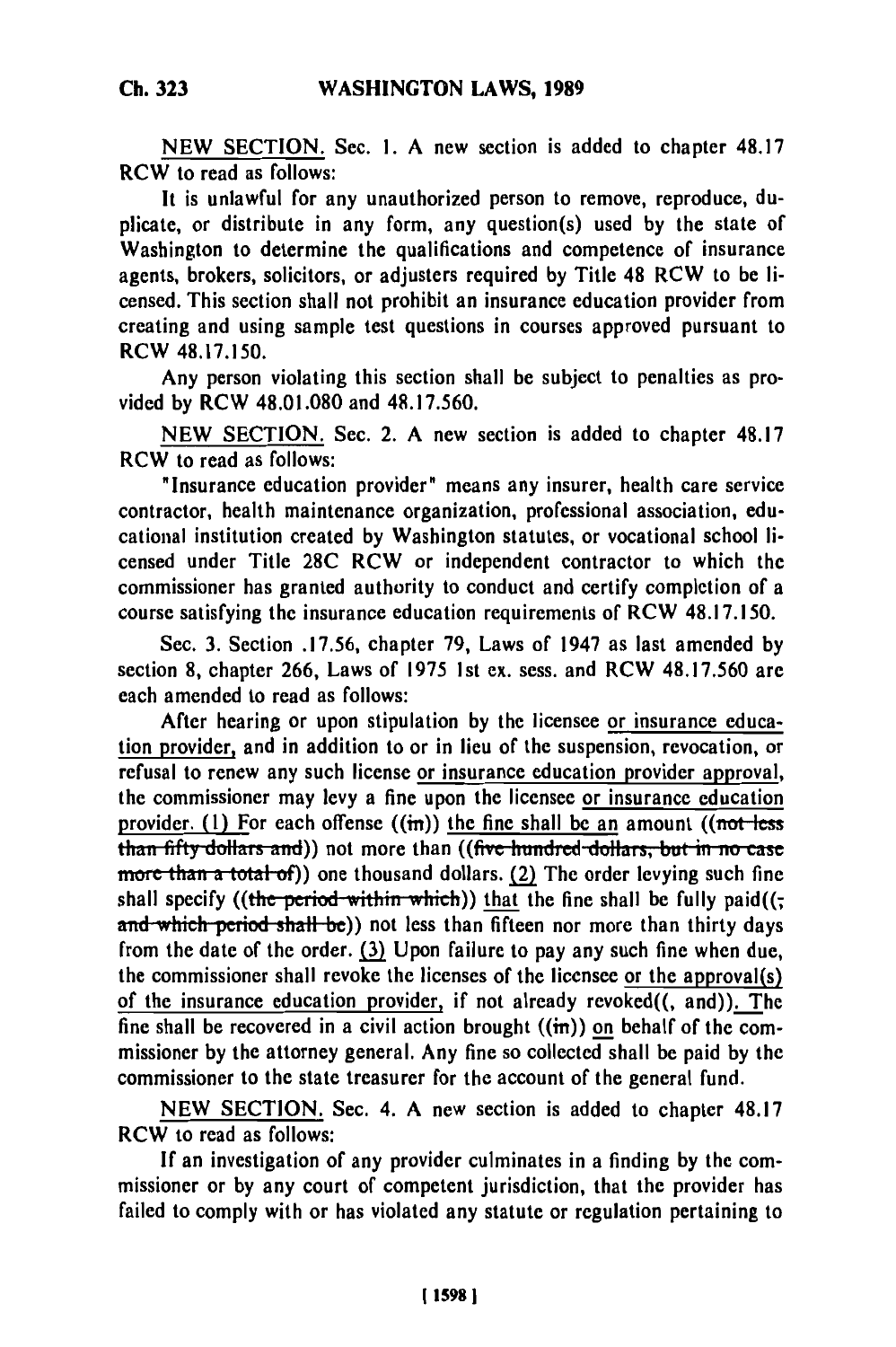insurance education, the provider shall pay the expenses reasonably attributable and allocable to such investigation.

**(1)** The commissioner shall calculate such expenses and render a bill therefor **by** registered mail to the provider. Within thirty days after receipt of such bill, the provider shall pay the full amount to the commissioner. The commissioner shall transmit such payment to the state treasurer. The state treasurer shall credit the payment to the office of the insurance commissioner regulatory account, treating such payment as recovery of a prior expenditure.

(2) In any action brought under this section, if the insurance commissioner prevails, the court may award to the office of the insurance commissioner all costs of the action, including a reasonable attorneys' fee to be fixed **by** the court.

**NEW SECTION.** Sec. **5. A** new section is added to chapter **48.17** RCW to read as follows:

In addition to the regulatory requirements imposed pursuant to RCW **48.17.150,** the commissioner may require each insurance education provider to post a bond, cash deposit, or irrevocable letter of credit. Every insurance education provider, other than an insurer, health care service contractor, health maintenance organization, or educational institution established **by** Washington statutes, is subject to the requirement.

**(1)** The provider shall file with each request for course approval and shall maintain in force while so approved, the bond, cash deposit, or irrevocable letter of credit in favor of the state of Washington, according to criteria which the commissioner shall establish **by** regulation. The amount of such bond, cash deposit, or irrevocable letter of credit, shall not exceed five thousand dollars for the provider's first approved course and one thousand dollars for each additional approved course.

(2) Proceeds from the bond, cash deposit, or irrevocable letter of credit shall inure to the commissioner for payment of investigation expenses or for payment of any fine ordered per Washington statutes or regulations governing insurance education: PROVIDED, That recoverable investigation **ex**penses or fines shall not be limited to the amount of such required bond, cash deposit, or irrevocable letter of credit.

Sec. **6.** Section **.17.12,** chapter **79,** Laws of 1947 as last amended **by** section 2, chapter **111,** Laws of **1981** and RCW **48.17.120 are** each amended to read as follows:

**(1)** Each such examination shall **be** of sufficient scope ((reasonably)) and difficulty to test the applicant's knowledge relative to the kinds of insurance which may be dealt with under the license applied for, and of the duties and responsibilities of, and laws of this state applicable to, such a licensee, and so as reasonably to assure that a passing score indicates that the applicant is qualified from the standpoint of knowledge and education.